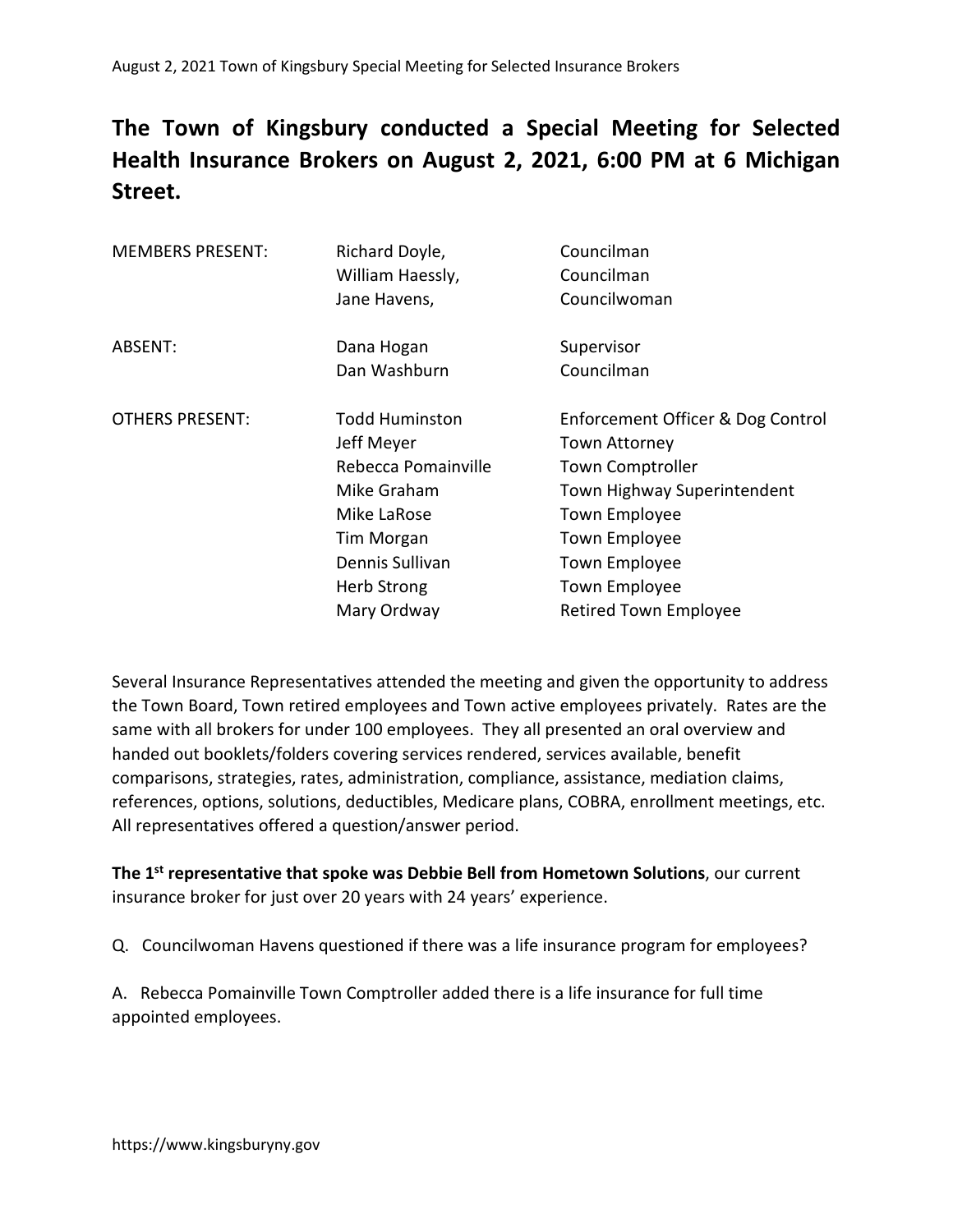Q. Councilman Doyle questioned our setup with HRA. Other products available require a different base product for a home savings account (HSA)?

A. Debbie Bell responded the HSA requires a qualifying high deductible plan. Your plan would qualify for a health savings account (HRA). The difference between health saving account and health reimbursement account is that health savings account is an employee opt. If you give the employee \$3,000.00 and they leave in two weeks, they keep the \$3,000.00. Health savings account (HRA) is in the Town budget, in the employees account. Employees can put money in the health savings account, but they can also put money in a flexible spending account. For the Town of Kingsbury, medical is covered in full after the deductible so it would be used for vision & dental as they have no medical expense. Co-pay costs can use money out of flexible spending account. Anyone can have a flexible spending account and can be used for vision/dental costs not covered by their insurance and they money must be used by the end of the year, or you can roll over \$500.00 to the following year. Town employees have no out of pocket expense other than vision/dental. By switching to a health savings plan (HAS) it would cost the Town more money as if all the deductibles given and was not taken the employee would keep the remaining money not used.

The 2<sup>nd</sup> representatives that spoke was Greg Layton & Laura Conway from Jaeger & Flynn, Councilwoman Havens invited to the special meeting for a presentation. They serve local municipalities and have a satellite office located in Kingsbury. They will supply employee handbooks and an employee navigator system.

Q. Councilman Doyle asked about cancer products. What carrier/firm do you use?

A. We are with most carriers. On the employee benefit side there is no one in New York that we are not with. There isn't anyone that we don't work with. We can negotiate.

Q. Councilman Doyle questioned duplication of coverage from having AFLAC as well as Blue shield and separate life insurance program with New York Life, where he works. He finds they keep broadening their offerings and sometime overlaps with your main carriers and gets confusing.

A. It is meant to overlay, referred to as stackable. You have health insurance that would cover you if you were diagnosed with cancer and you're only going to pay for your copay. On the flip side you can submit those invoices to AFLAC or Guardian and be reimbursed.

Q. Rebecca Pomainville Town Comptroller used an example with an HRA plan and Doctor's office says you must pay upfront who do we call? A point of contact?

A. You can call us direct Laura or Greg, or we have a dedicated call center available until 7:00 PM. Account managers will be there for open enrollment.